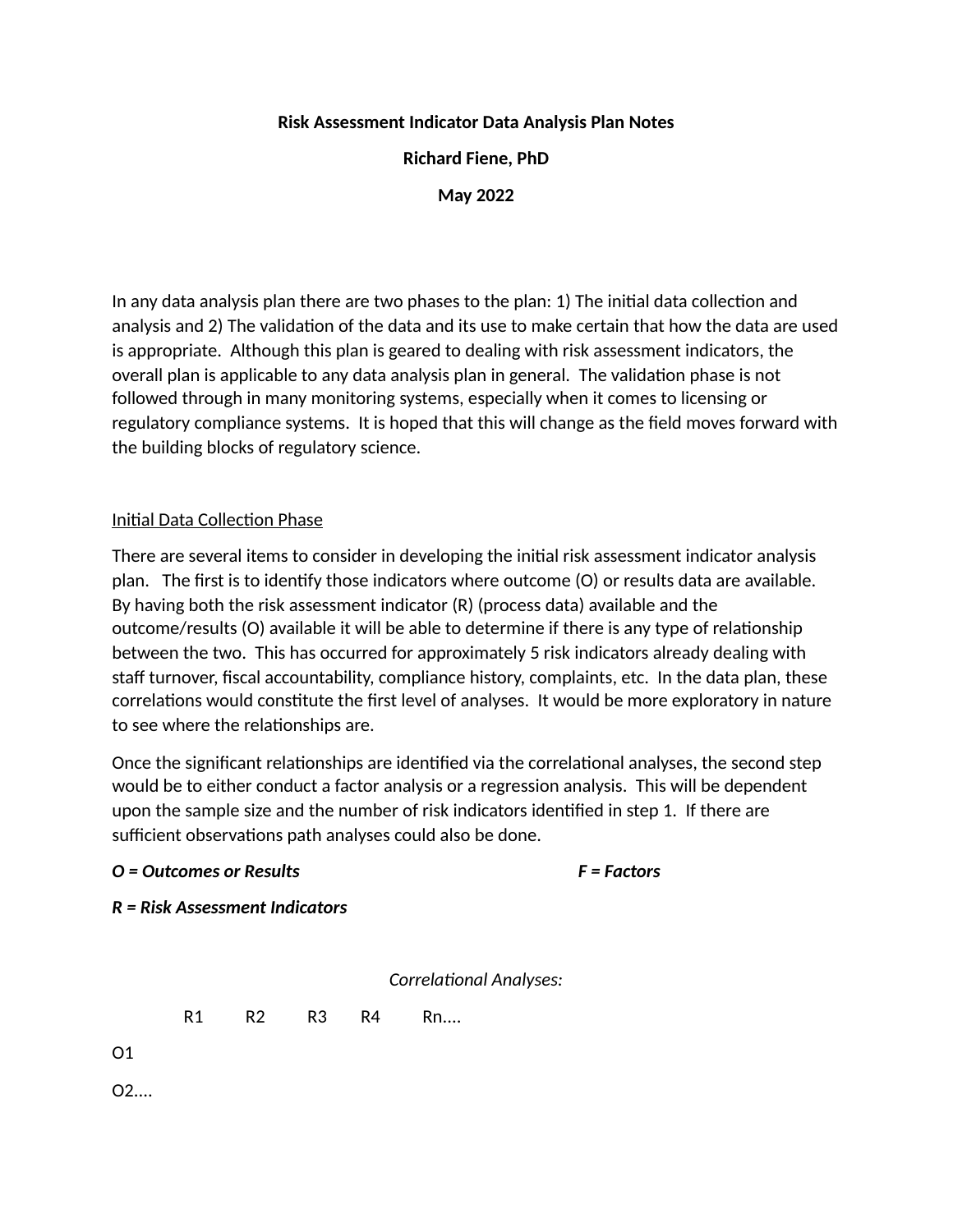#### *Factor Analyses:*

 $F1 = R1 + R2 + R3 + R$ n....

 $F2 = R4 + R5 + R6 + Rn...$ 

 $F1 + F2 + Fn...$ 

## *Regression Analyses:*

 $O1 = R1 + R2 + R3 + R$ n....

Lastly, the database can be an excel spreadsheet, csv formatted for SPSS processing. There would be outcome variables followed by the risk assessment indicators along the horizontal axis with grantees along the vertical axis.

## Validation Data Phase

The validation data phase has four validations that can be performed

- 1. Standards Validation
- 2. Measures Validation
- 3. Outputs Validation
- 4. Outcomes Validation.

*1. Standards Validation*: with this validation the specific risk assessment indicators would be compared to the agreed upon research standards (Std) that have been accepted in the research literature as the go to standards. For example, in child care licensing the agreed upon standards in the field are the *Caring for Our Children* (CFOC) national health and safety standards. Specific rules would be compared to CFOC to determine how well they size up side by side. These analyses would be more qualitative than quantitative involving a content analysis to see where there is agreement and gaps in the standards. This could be done on a standard by standard basis or looking at the standards as a whole and expressed as a percent.

R1 x Std; R2 x Std; R3 x Std; Rn x Stdn, etc.....

*2. Measures Validation*: with this validation the key element is the reliability of the measuring tool. If there are sufficient data, a Cronbach Alpha could be generated to determine the stability of the tool. If there are not sufficient data to perform this level of analysis, then random portions of the the tool can be compared with other portions of the tool to determine